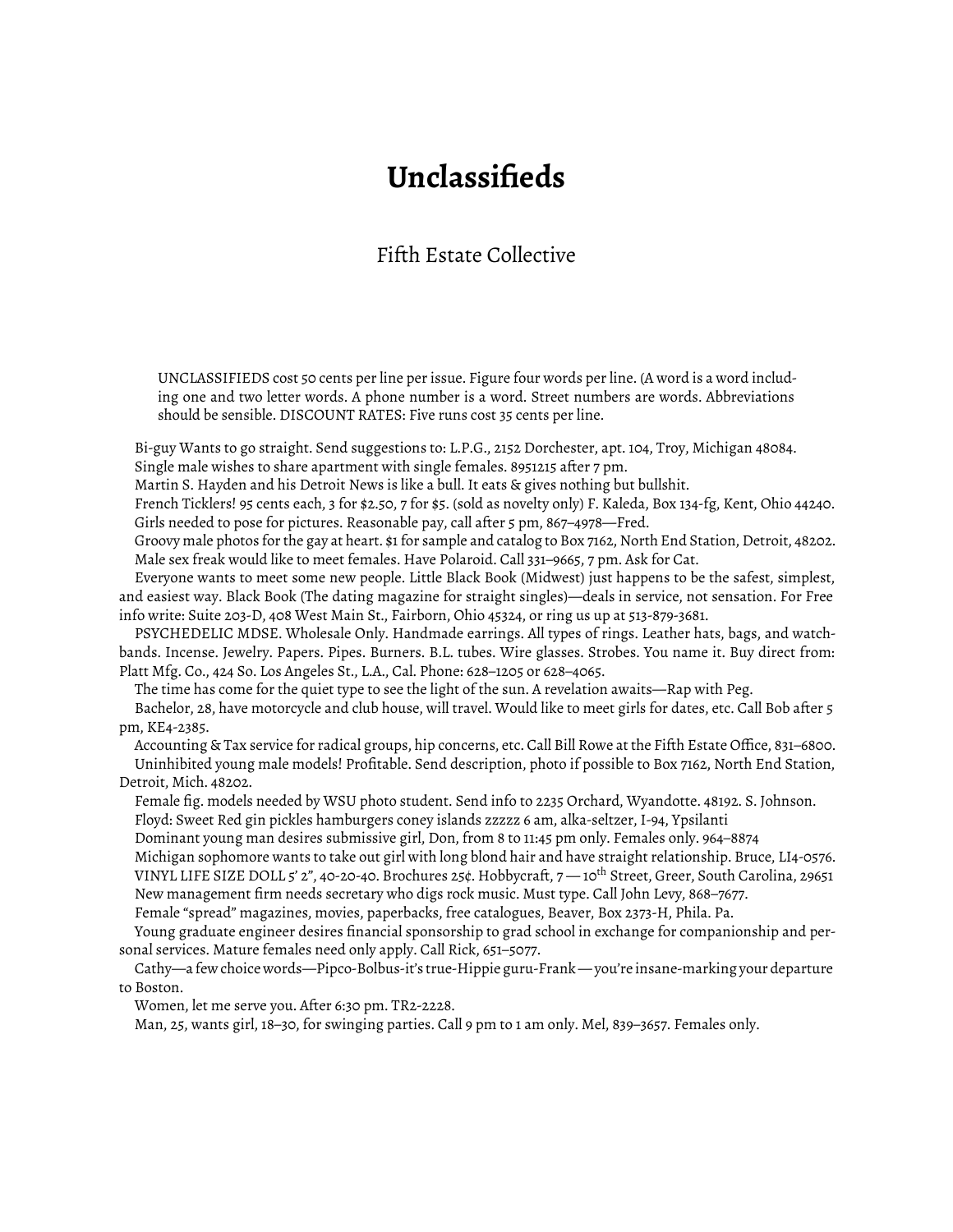Shy, married businessman, 33, needs mistress. Without pay, must be 18–25, shy, under 5'5" and properly proportioned. Place ad here "to Capt. Ahab" with number or address to contact.

Handsome male wishes to be sex slave to couples or females. Anything goes write to Box 12, Allen Pk. Send phone for fast res.

Picasso draws flies.

Rose— I love you. I'm sorry about how your old man feels. I can only pray for him. Love and Peace.

Crib and mattress. \$10. Bathenette free. 862–8135.

Don Strachan sends greetings to Harvey and all his friends in Detroit.

Nutmeg, snuffs and other little known highs. How to use and prepare them with details on their mind-bending effect. Rush \$3 for your high to See Side, Box 1469, Beverly Hills, Calif. 90213.

Write Don, 861 Lothrup; D-14, Detroit, Mich. 48202.

Male desires replies from men. Box 613, Flint, Mich. 48501.

Male wanted: who enjoys a daily hobby of reading many books, journals, pamphlets; who has writing experience, library research skills, and a major in social science or English. Call Ray, 831–1587.

Girls, married-single that dig French way. Day or nite dates. Satisfaction and discretion. Write Box 2212, Ft. Dbn. Sta., Dearborn, Mich. Photo, phone please.

Help a square turn on. I need a connection. VI1-8400, Ex. 275 After 6 pm. Ask for John.

Attention girls! 17–27, if you're willing to give tender loving care to a teenage guy, call this number: KE3-9759 between 6:30 and 7 pm Tuesdays and Thursdays. Must be well built and attractive.

Blues-blues rock band need singer and organist. Job waiting. Call 832–1865.

Single male wishes to share apartment with single females. 8951215 after 7.

Young couple wishes to meet swinging bi-girls and bi-guys for fun. No phonies need to answer. Photo and phone no. a must. Write P.O. Box 692, Roseville, Mich. 48066.

Husband, 25, loves wife but seeks enjoyable relationship with other married women. Utmost discretion. Contact me at P.O. Box 254, Detroit, Mich. 48231.

Lonely GI in Vietnam wishes to correspond with girl 16–20, who digs the psychedelic scene. Write Pfc. Peter Sciembra, US527686- 98, Co. D., 1/22 Inf., 4th Div., APO 96262 (Formerly from "East Village" NYC

For sale: '66 Yamaha 250 scrambler. 3,000 miles \$325 or best offer. Call 476–5944 after 5:30.

Your own groovy black lite photos. Red, yellow, green 8x10s, \$1.50, 8x5s, \$1.25 Send negative. P.O.Box 6453, Detroit Mich. 48234.

Girl poodle trimmer wanted. Reasonable pay & hours. Will also train right girl. Black owned. If you have hangups, don't call 931–5830.

Girls needed to pose for pictures. Reasonable pay, after 5 pm. 867–4978, Fred.

MC5 photos. 8x10s, \$1. MC5 poster 16x20 Mounted, \$9. Saginaw Film fest here August. Will Wegner, 4373 Wayside S., Saginaw, Mich. 48603.

Gay male couple seeks other gay male couples who are interested in photography, and nudism and weekend outings, and swimming. Single gay males who won't interfere in our marriage also welcome Write Don, 861 Lothrop, Apt. D-14, Detroit, Mich. 48202.

Wanted: male or female to share apartment expenses, must work. Prefer references. Call Dave, 4683339.

Over 21? Enrich your life! Join the Sexual Freedom League's Detroit Chapter. for info. write Box 8205, Harper Station, Det. 48213.